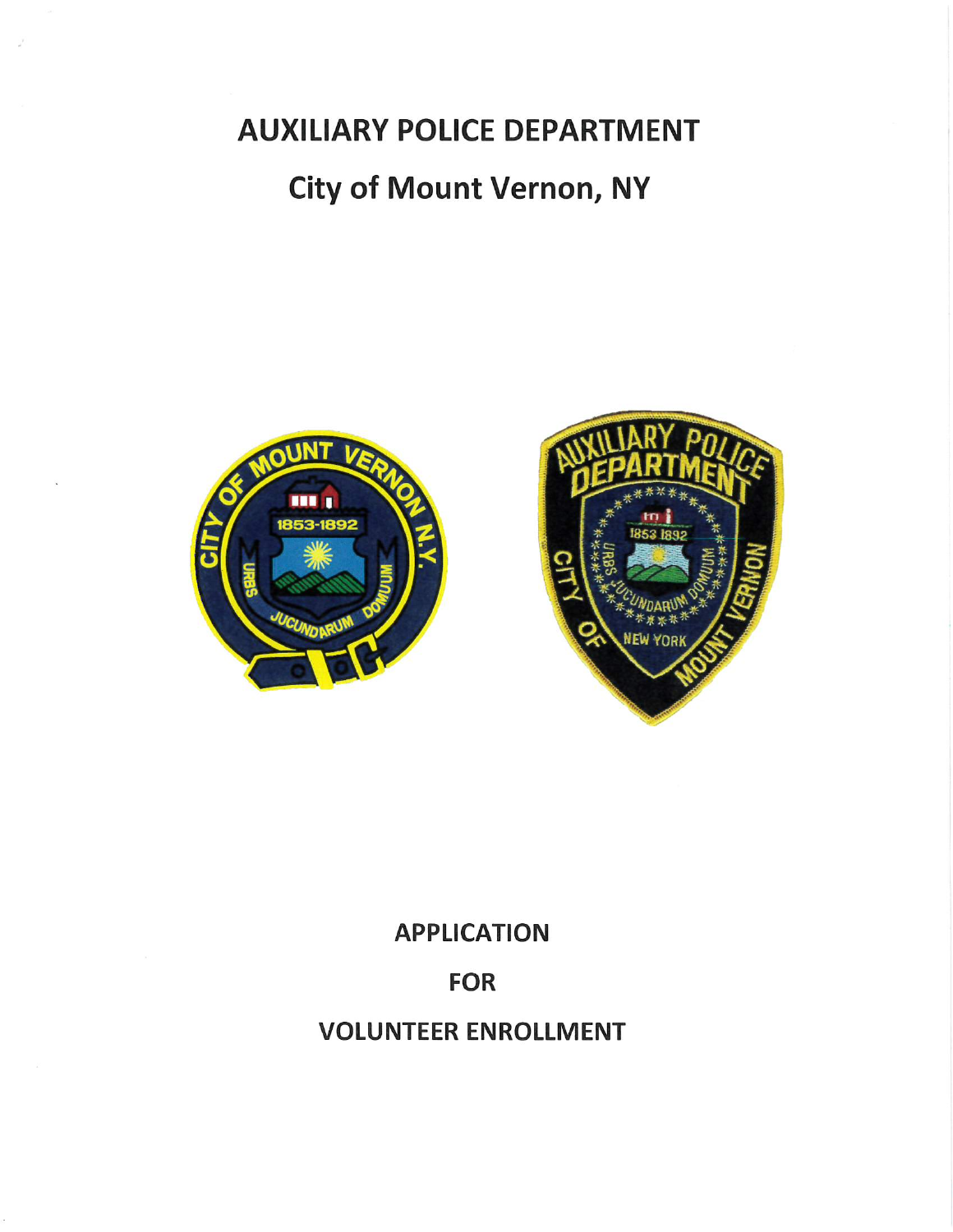# Mount Vernon Auxiliary Police

Volunteer Enrollm

| <b>Position Information</b>                                                                                   |  |  |  |  |
|---------------------------------------------------------------------------------------------------------------|--|--|--|--|
| Position applied for: Auxiliary Police Officer<br>Department/ Group: Mount Vernon Auxiliary Police Department |  |  |  |  |
|                                                                                                               |  |  |  |  |
|                                                                                                               |  |  |  |  |
|                                                                                                               |  |  |  |  |
| Personal Information                                                                                          |  |  |  |  |
|                                                                                                               |  |  |  |  |
|                                                                                                               |  |  |  |  |
|                                                                                                               |  |  |  |  |
|                                                                                                               |  |  |  |  |
|                                                                                                               |  |  |  |  |
| Marital Status: Married () Divorced () Single () Separated ()                                                 |  |  |  |  |
|                                                                                                               |  |  |  |  |
|                                                                                                               |  |  |  |  |
|                                                                                                               |  |  |  |  |
|                                                                                                               |  |  |  |  |
|                                                                                                               |  |  |  |  |
| Are you a Veteran Yes () No ()                                                                                |  |  |  |  |
|                                                                                                               |  |  |  |  |
|                                                                                                               |  |  |  |  |
|                                                                                                               |  |  |  |  |
| Are you a citizen? Yes () No ()                                                                               |  |  |  |  |
|                                                                                                               |  |  |  |  |
| Do you now possess a Valid New York State Pistol License? Yes () No ()                                        |  |  |  |  |
|                                                                                                               |  |  |  |  |
|                                                                                                               |  |  |  |  |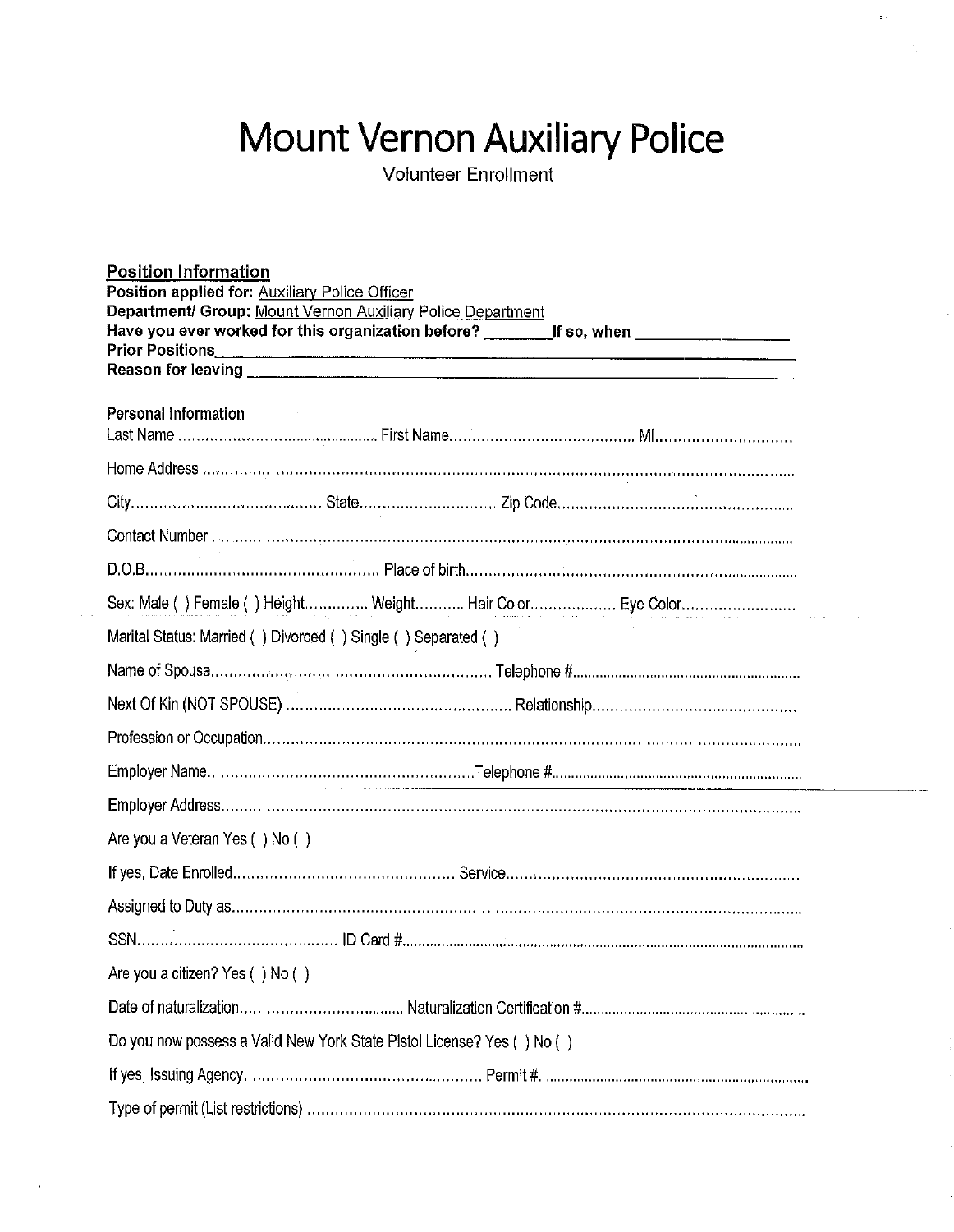| HAVE YOU EVER BEEN ARRESTED? Yes () No () |
|-------------------------------------------|
|                                           |
|                                           |

| Do you have a current Driver's License? Yes () No () |
|------------------------------------------------------|
|                                                      |

 $\bar{z}$ 

 $\frac{1}{2}$ 

Ì.

 $\bar{\mathcal{A}}$ 

## **Employment History**

 $\mathcal{I}_{\mathcal{A}}$ 

 $\frac{1}{2}$ 

## Education (Please Print)

| School/ Institution | Major Area Of Study | Degree/# of Years |
|---------------------|---------------------|-------------------|
|                     |                     |                   |
|                     |                     |                   |
|                     |                     |                   |
|                     |                     |                   |
|                     |                     |                   |
|                     |                     |                   |